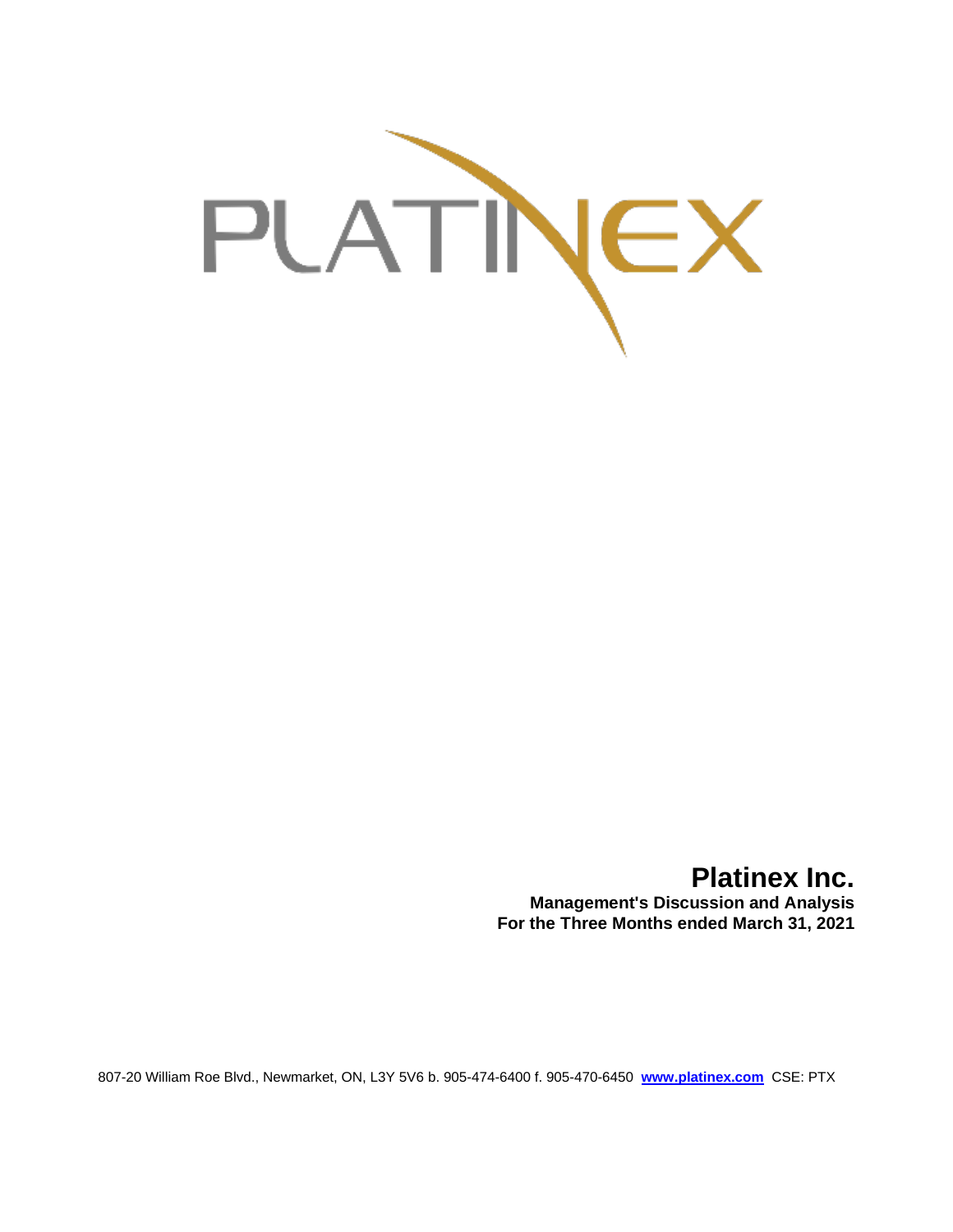# **General**

The following Management's Discussion and Analysis ("MD&A") of the financial condition and results of the operations of Platinex Inc. (the "Company" or "Platinex") constitutes management's review of the factors that affected the Company's financial and operating performance for the three months ended March 31, 2021. This MD&A was written to comply with the requirements of National Instrument 51-102 – Continuous Disclosure Obligations. This discussion should be read in conjunction with the unaudited condensed interim consolidated financial statements of the Company for the three months ended March 31, 2021, together with the notes thereto. Results are reported in Canadian dollars, unless otherwise noted. The Company's unaudited condensed interim consolidated financial statements and the financial information contained in this MD&A, unless otherwise indicated, are prepared in accordance with International Financial Reporting Standards ("IFRS") as issued by the International Accounting Standards Board ("IASB") and interpretations of the IFRS Interpretations Committee. Information contained herein is presented as of May 28, 2021, unless otherwise indicated.

For the purposes of preparing this MD&A, management, in conjunction with the Board of Directors, considers the materiality of information. Information is considered material if: (i) such information results in, or would reasonably be expected to result in, a significant change in the market price or value of Platinex common shares; (ii) there is a substantial likelihood that a reasonable investor would consider it important in making an investment decision; or (iii) it would significantly alter the total mix of information available to investors. Management, in conjunction with the Board of Directors, evaluates materiality with reference to all relevant circumstances, including potential market sensitivity.

Further information about the Company and its operations can be obtained from the offices of the Company or from **[www.sedar.com](http://www.sedar.com/)**.

## **Cautionary Statement on Forward-Looking Statements**

This MD&A contains certain forward-looking information and forward-looking statements, as defined in applicable securities laws (collectively referred to herein as "forward-looking statements"). These statements relate to future events or the Company's future performance. All statements other than statements of historical fact are forward-looking statements. Often, but not always, forward-looking statements can be identified by the use of words such as "plans", "expects", "is expected", "budget", "scheduled", "estimates", "continues", "forecasts", "projects", "predicts", "intends", "anticipates" or "believes", or variations of, or the negatives of, such words and phrases, or state that certain actions, events or results "may", "could", "would", "should", "might" or "will" be taken, occur or be achieved. Forward-looking statements involve known and unknown risks, uncertainties and other factors that may cause actual results to differ materially from those anticipated in such forward-looking statements. The forward-looking statements in this MD&A speak only as of the date of this MD&A or as of the date specified in such statement. The following table outlines certain significant forward-looking statements contained in this MD&A and provides the material assumptions used to develop such forward-looking statements and material risk factors that could cause actual results to differ materially from the forward-looking statements.

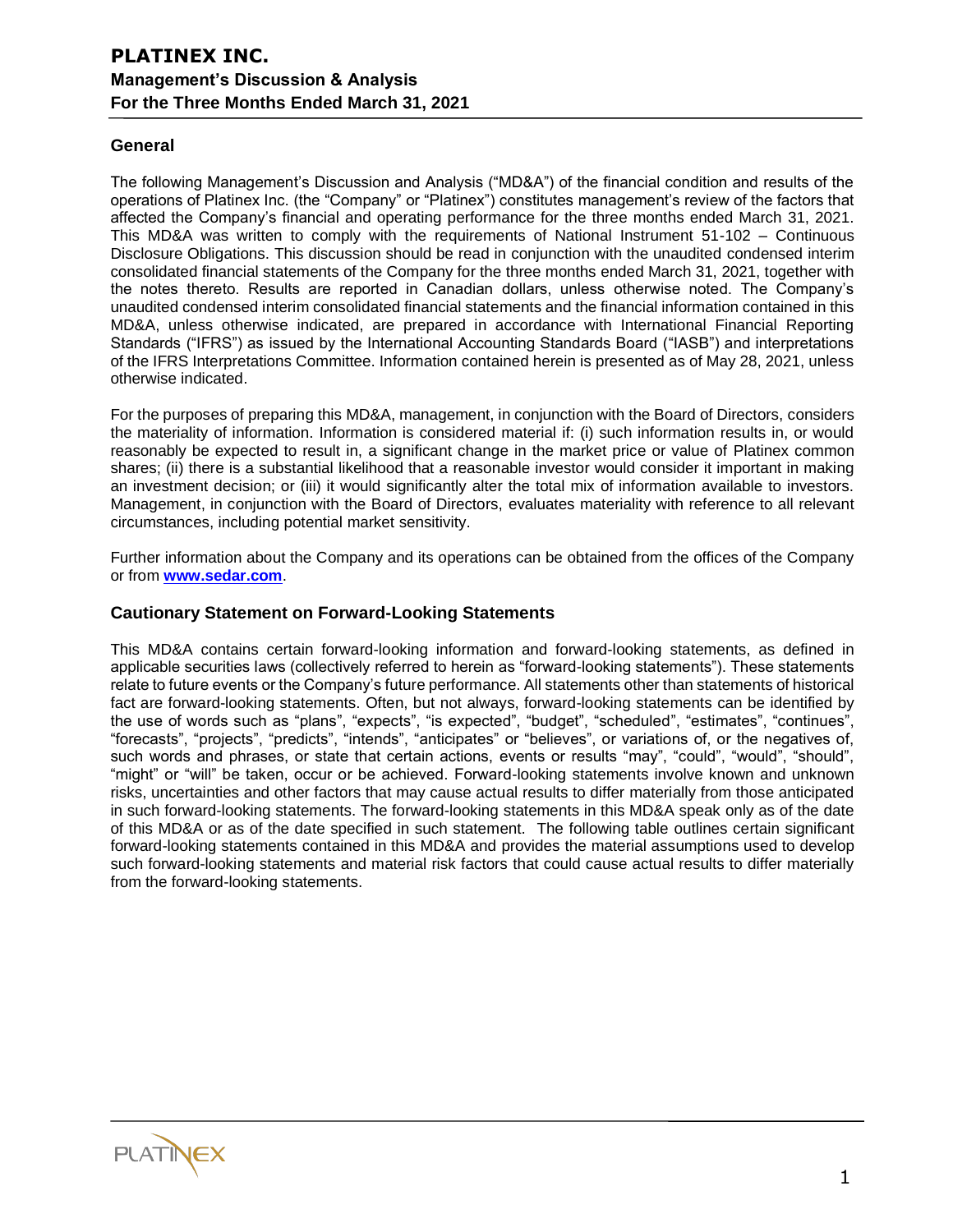| <b>Forward-looking</b><br>statements                                    | <b>Assumptions</b>                                                                                                                                                                                                                                                       | <b>Risk factors</b>                                                                                                                                                                                                                                                                                                                                                     |
|-------------------------------------------------------------------------|--------------------------------------------------------------------------------------------------------------------------------------------------------------------------------------------------------------------------------------------------------------------------|-------------------------------------------------------------------------------------------------------------------------------------------------------------------------------------------------------------------------------------------------------------------------------------------------------------------------------------------------------------------------|
| The Company will be able<br>to continue its business<br>activities.     | The Company has anticipated all<br>material costs and the operating<br>activities of the Company, and such<br>costs and activities will be consistent<br>with the Company's current<br>expectations; the Company will be able<br>to obtain equity funding when required. | Unforeseen costs to the Company<br>will arise; ongoing uncertainties<br>relating to the COVID-19 virus; any<br>particular operating cost increase or<br>decrease from the date of the<br>estimation; and capital markets not<br>being favourable for funding resulting<br>in the Company not being able to<br>obtain financing when required or on<br>acceptable terms. |
| The Company will be able<br>to carry out anticipated<br>business plans. | The operating activities of the Company<br>for the twelve months ending March 31,<br>2022 will be consistent with the<br>Company's current expectations.                                                                                                                 | Sufficient funds not being available;<br>increases in costs; ongoing<br>uncertainties relating to the COVID-<br>19 virus; the Company may be<br>unable to retain key personnel.                                                                                                                                                                                         |

Inherent in forward-looking statements are risks, uncertainties and other factors beyond the Company's ability to predict or control. Please also make reference to those risk factors referenced in the "Risk Factors" section below. Readers are cautioned that the above chart does not contain an exhaustive list of the factors or assumptions that may affect the forward-looking statements, and that the assumptions underlying such statements may prove to be incorrect. Actual results and developments are likely to differ, and may differ materially, from those expressed or implied by the forward-looking statements contained in this MD&A.

Forward-looking statements involve known and unknown risks, uncertainties and other factors that may cause the Company's actual results, performance or achievements to be materially different from any of its future results, performance or achievements expressed or implied by forward-looking statements. All forwardlooking statements herein are qualified by this cautionary statement. Accordingly, readers should not place undue reliance on forward-looking statements. The Company undertakes no obligation to update publicly or otherwise revise any forward-looking statements whether as a result of new information or future events or otherwise, except as may be required by law. If the Company does update one or more forward-looking statements, no inference should be drawn that it will make additional updates with respect to those or other forward-looking statements, unless required by law.

# **Overview of Company**

The Company was incorporated on August 12, 1998 under the laws of the Province of Ontario and trades on the Canadian Securities Exchange under the symbol "PTX". The Company is at the exploration and evaluation stage and is engaged in the acquisition, exploration and development of properties for the mining of precious and base metals. The Company is in the process of exploring its resource properties for mineral resources and has not determined whether the properties contain economically recoverable reserves. Recovery of amounts reported for mineral properties and related deferred expenditures is dependent upon the existence of economically recoverable reserves, confirmation of the Company's interest in the underlying mineral claims, the ability of the Company to obtain necessary financing to conduct exploration and the ability of the Company to recover value for its properties and/or upon future profitable production.

The business of mining and exploring for minerals involves a high degree of risk and there can be no assurance that current exploration programs will result in profitable mining operations. Recoverability of the carrying value of exploration properties and the Company's continued existence are dependent upon the preservation of its interest in the underlying properties, the discovery of economically recoverable reserves and the development and/or sale of such properties at a profit.

**PLATINEX**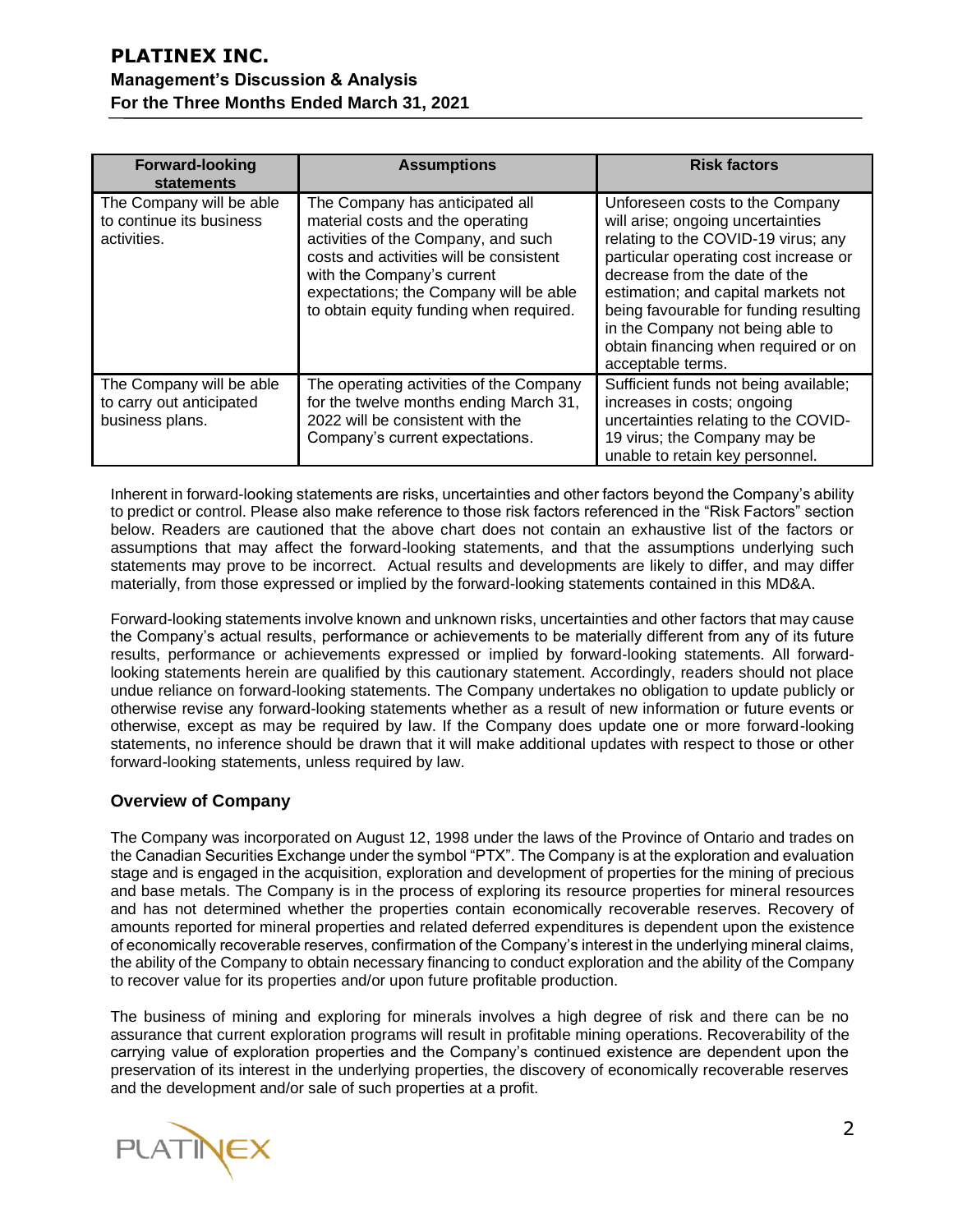The Company has limited financial resources and negative operating cash flow. Until profitable production can be reached, the Company is dependent on debt or equity financings and/or the sale, lease or farm-out of exploration and evaluation assets to provide the funds necessary for the Company's operating and capital expenditures. Although the Company has been successful in the past in obtaining requisite funding, there can be no assurance that additional funding in amounts and on terms satisfactory to the Company will be available on a timely basis to fund the further exploration and development of its properties, to fulfill its obligations under applicable agreements. Failure to obtain such funding has resulted in delays and could result in the delay or indefinite postponement of further exploration and development of the Company's properties and in the possible dilution or loss of interests in such properties. If the Company raises additional funding through the issue of equity securities, such financings may dilute the holdings of the Company's existing shareholders.

Although the Company has taken steps to verify title to the properties on which it is conducting exploration and in which it has an interest, in accordance with industry standards for the current stage of development of such properties these procedures do not guarantee the Company's title. Property title may be subject to government licensing requirements or regulations, unregistered prior agreements, unregistered claims, aboriginal claims, breakdown in law and order, arbitrary and punitive actions of governments and their failure to comply with their own laws and regulations.

In order to sustain its operations, the Company requires additional funds to discharge its liabilities, conduct work programs and meet overhead expenses. The Company continues to seek capital through various means including farm-out / joint venture partnerships and the issuance of equity or debt.

# **Overall Performance and Market Trends**

The Company is in the exploration stage on its various properties and therefore it has no revenues to fund such activities. The Company accesses the public markets to finance exploration activity; the ability to raise additional capital is subject to prevailing market conditions. The properties do not have a defined mineral resource in place whereby the Company can establish a measured asset value. However, based on independent NI 43-101 technical reports, internal summary reports prepared on Company properties and adjacent properties and industry trends, the Company's management believes that further exploration work is warranted.

The Company is considering various strategies to maximize the value of the Shining Tree Gold property (described under Properties). On August 23, 2019, the Company reaffirmed its intention to continue to operate as a mineral exploration issuer under the policies of the Canadian Securities Exchange ("CSE").

Due to the worldwide COVID-19 pandemic, material uncertainties may arise that could influence management's going concern assumption. Management cannot accurately predict the future impact COVID-19 may have on:

- Global gold prices;
- Demand for gold and the ability to explore for gold;
- The severity and the length of potential measures taken by governments to manage the spread of the virus, and their effect on labour availability, project permitting, and supply lines;
- Availabilityof government supplies, such as water and electricity;
- Purchasing power of the Canadian dollar; and
- Ability to obtain funding.

Notwithstanding the above cautionary points the price of gold normally escalates during periods when international, and especially US, money supply is increasing which may be exacerbated at times of crisis such has been brought on by the COVID-19 pandemic. In the last year the price of gold has increased by over 5%.

**PLATINEX**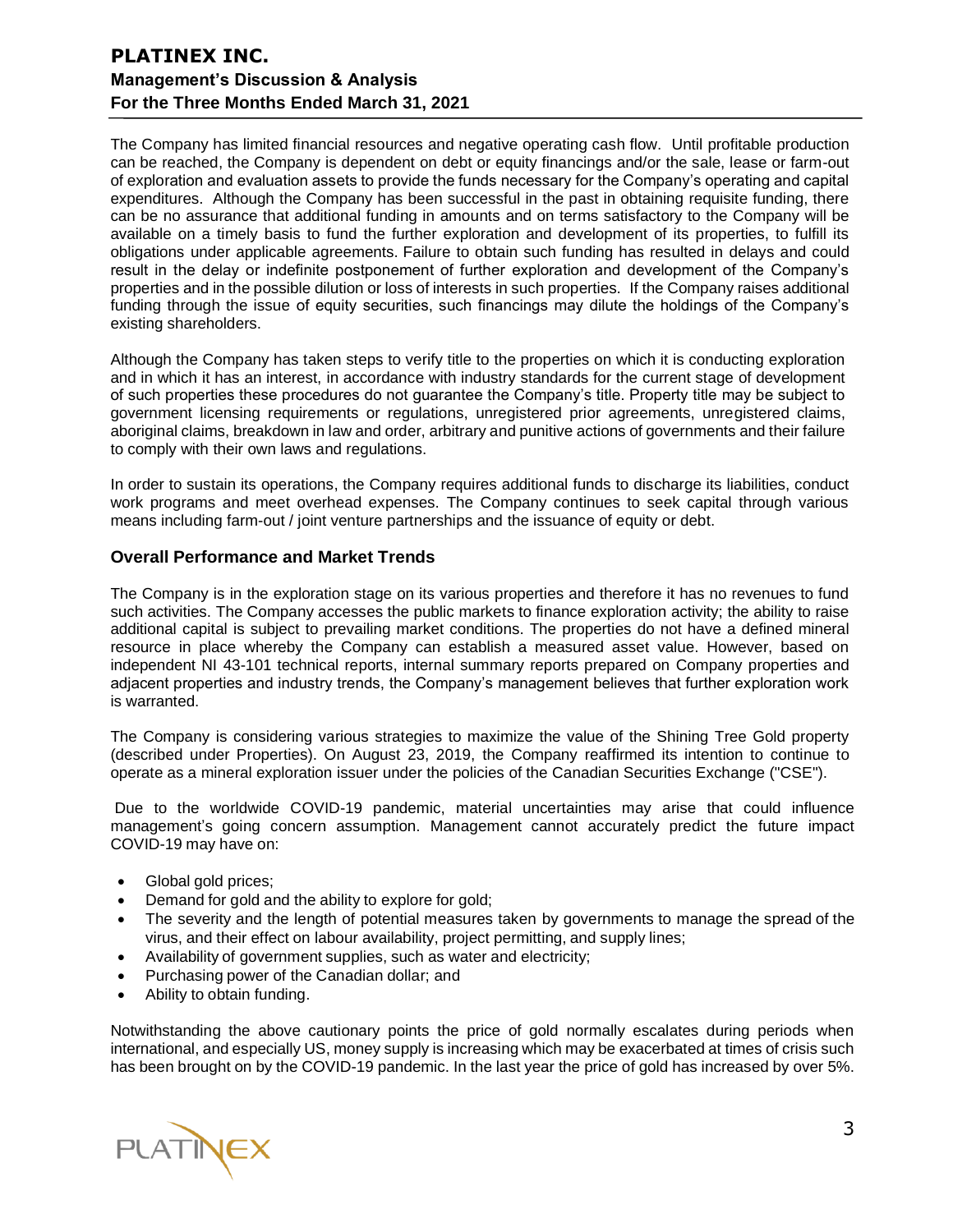At the date of this MD&A, the Canadian federal government and the provincial government of Ontario have not introduced measures that have directly impeded the operational activities of the Company. Due to recent financing and liquidity in the Company's stock, management believes the business will continue and, accordingly, the current situation has not impacted management's going concern assumption. However, it is not possible to reliably estimate the length and severity of these developments and the impact on the financial results and condition of the Company in future periods.

# **Corporate Highlights**

- On January 28, 2020, and March 3, 2020, the Company completed the second and third closings of a non-brokered private placement, issuing a total of 1,100,000 units for gross proceeds of \$33,000. Each unit consists of one common share of the Company and one warrant of the Company. Each warrant entitles the holder to acquire one additional common share at an exercise price of \$0.075 for a period of 24 months from issuance. All securities issued in connection with this private placement were subject to a four month plus one day hold period from the date of issuance in accordance with applicable securities laws.
- In May 2020, the Company received a government guaranteed loan of \$40,000 to help with operating costs during COVID-19. The loan is interest-free until December 31, 2022. 25% of the loan amount is eligible for forgiveness provided that the Company pays back 75% of the loan on or before December 31, 2022. If the Company does not repay the loan by December 31, 2022, the loan may be converted into a 3-year term loan at an interest rate of 5%.
- On July 15, 2020, the Company completed a non-brokered private placement (the "Private Placement"), issuing a total of 11,843,333 units ("Units") for gross proceeds of \$355,300. Each Unit consists of one common share and one common share purchase warrant. Each warrant entitles the holder to acquire one additional common share at an exercise price of \$0.075 for a period of 24 months from the date of issuance.

In connection with the Private Placement, the Company paid Haywood Securities Inc. and Canaccord Genuity Corp. ("Finders") an aggregate of (i) cash fees of \$17,580, equal to 8% of the subscription proceeds realized from subscribers introduced to the Private Placement by such Finders; and (ii) 560,800 finder's warrants, representing 8% of the number of Units purchased by subscribers referred by the Finders. Each finder's warrant entitles the holder to purchase one common share of the Company at a price of \$0.05 for a period of 12 months from the date of issuance.

- On July 24, 2020, the Company granted stock options to purchase 3,175,000 common shares at \$0.085 per share to officers and directors. The options will expire on July, 24, 2025.
- On August 10, 2020, the Company announced a non-brokered private placement up to \$1,000,000 with a lead order from Palisades Goldcorp of \$700,000. The non-brokered private placement shall consist of up to 14,285,715 units at \$0.07 per unit to raise up to \$1,000,000.
- On August 26, 2020, the Company completed this non-brokered private placement, issuing a total of 13,722,000 units for gross proceeds of \$960,540 with a lead order from Palisades Goldcorp. Each unit consists of one common share and one common share purchase warrant of the Company. Each warrant entitles the holder to acquire one additional common share at an exercise price of \$0.10 for a period of 36 months from the date of issuance.

In connection with this private placement, the Company paid Haywood Securities Inc., Canaccord Genuity Corp. and Mackie Research Capital Corporation aggregate cash fees of \$13,282, equal to 6% of the subscription proceeds realized from subscribers introduced to the private placement by the aforementioned brokers.

**PLATINEX**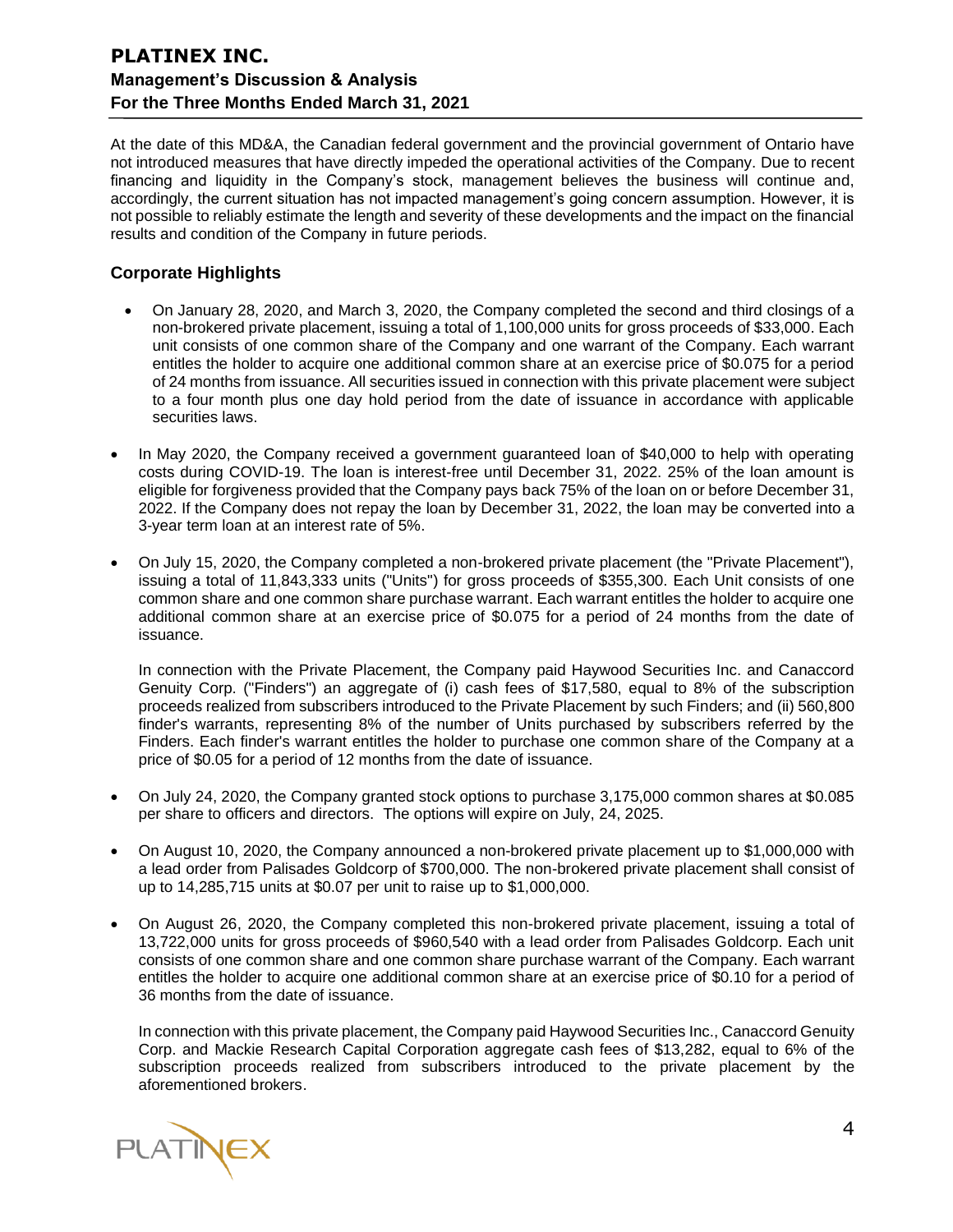- On August 14, 2020, the Company granted stock options to purchase 200,000 common shares at \$0.07 per share to consultants. The options will expire on August 14, 2025.
- On August 14, 2020, Skead Holdings Ltd and Ashley Gold Mines Limited waived the requirement for Platinex to conduct and file \$140,000 of assessment work prior to August 17, 2020.
- On August 17, 2020, the Company announced the appointment of Mr. Graham Warren as Chief Financial Officer and Corporate Secretary of the Company. The Company also granted stock options to purchase 300,000 common shares at \$0.07 per share to a senior officer and consultants. The options will expire on August 17, 2025.
- On September 1, 2020 Treasury exercised 3,000,000 Consideration Warrants for proceeds of \$150,000 As per the terms of the Transaction, Treasury was issued 3,000,000 Secondary Warrants.
- On September 2, 2020, the Company appointed Greg Ferron to the Platinex board as an independent director and Gary Galitsky stepped down. Mr. Ferron will chair the newly formed finance committee and head the Audit Committee.
- On October 8, 2020, the Company granted stock options to purchase 800,000 common shares at \$0.065 per share to consultants. The options will expire on October 8, 2025.
- On December 7, 2020 the Company vested its option in the Skead-Ashley Option which is part of the Shining Tree property.
- On December 31, 2020 the Company completed a non-brokered private placement, issuing a total of 11,430,338 flow-through units ("FT Unit") for gross proceeds of \$857,275 Each FT Unit consists of one flow-through common share of the Company and one half of one common share purchase warrant. Each full warrant is exercisable into a non-flow through common share at an exercise price of \$0.10 for a period of 24 months following the closing of the private placement.

In connection with the private placement, the Company paid an aggregate of (i) cash fees of \$30,660, equal to 6% of the subscription proceeds realized from subscribers introduced by such finders; and (ii) 408,800 finder's warrants, representing 6% of the number of units purchased by subscribers referred by the finders. The Company incurred an additional \$4,474 in share issue costs in connection with the private placement.

- On February 11, 2021 the Company announced the appointment of Christophe Vereecke as a director. Mr. Vereecke is a nominee of Treasury Metals Inc. ("Treasury") as a result of the recent sale of its mining claims, that are located adjacent to the Company's Shining Tree property, to the Company.
- On February 18, 2021, the Company granted stock options to purchase 3,125,000 common shares at \$0.08 per share to a senior officer, directors and consultants. The options will expire on February 18, 2026.
- On March 29, 2021, the Company granted stock options to purchase 600,000 common shares at \$0.07 per share to an advisor and consultant. The options will expire on March 29, 2026.
- On April 19, 2021, the Company granted stock options to purchase 600,000 common shares at \$0.07 per share to consultants. The options will expire on April 19, 2026.
- In January 2021, the Company issued 400,000 common shares on the exercise of warrants for gross proceeds of \$20,000.
- Subsequent to March 31, 2021, the Company issued 444,000 common shares on the exercise of warrants for gross proceeds of \$32,200.

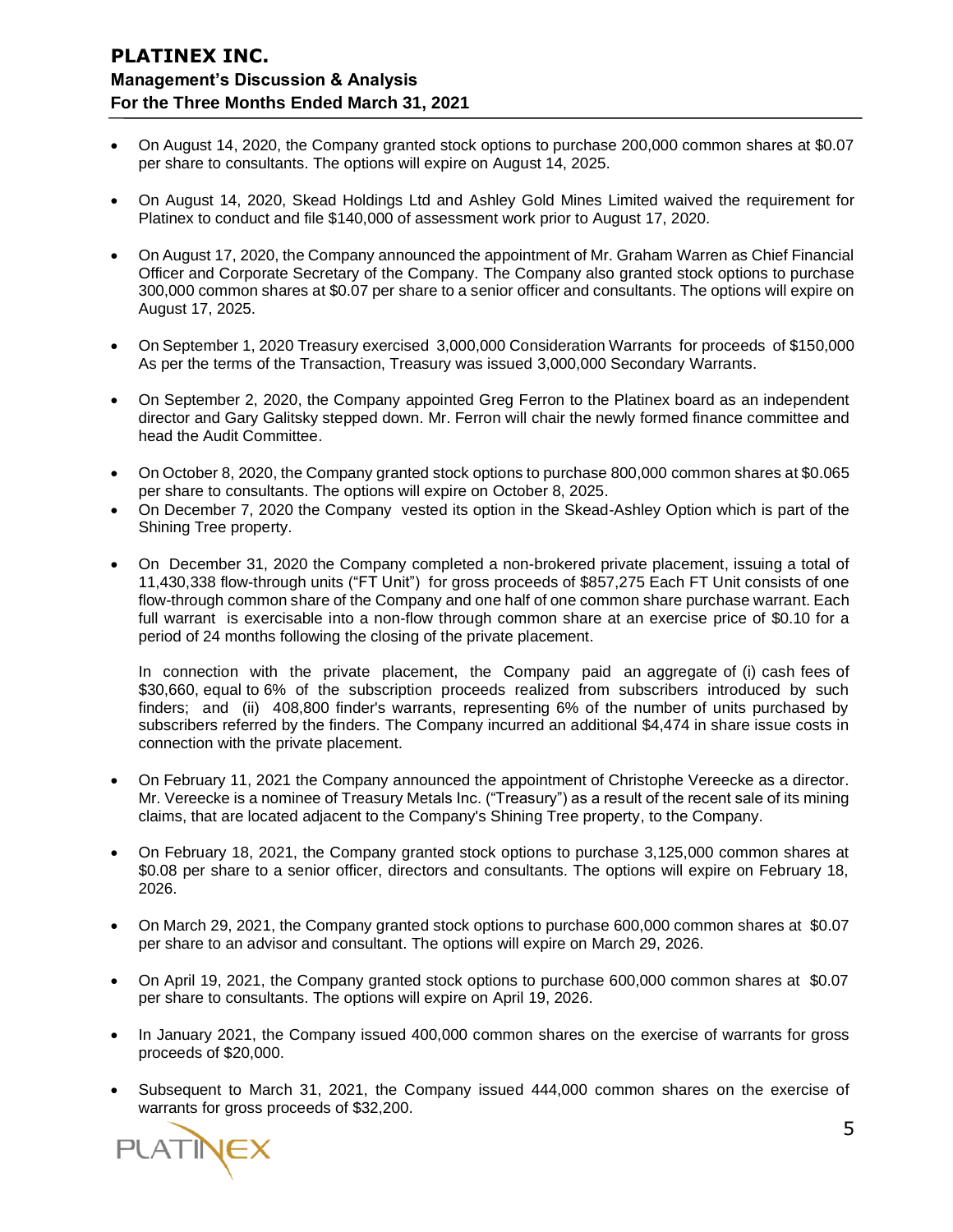# **Properties**

The Company maintains an interest in one very large gold property . The property requires assessment work to keep it in good standing. Work may involve airborne geophysical surveys, ground geological, geophysical, and geochemical surveys with line-cutting and drilling.

The **Shining Tree Gold Property** is described below:

**a)** Property Acquisition and Background

The total area of the property now stands at 21,720 Ha or 53,648 ac.

In 2011, the Company vested an option agreement with Skead Holdings Ltd., with respect to 139 claim units (5,680 acres or 2,299 ha), situated in Churchill, MacMurchy and Asquith Townships in Ontario (the "Shining Tree Property"). The Company now holds a 100% interest in the claims subject to a 3% NSR and advance royalty payments of \$10,000 per year commencing in April 2019.

Platinex may eliminate the requirement for future advance royalty payments by making a one-time advance royalty payment of \$100,000. Two thirds of the 3% NSR may be reduced by staged payments totaling \$1.75 million. If Skead Holdings Ltd wishes to sell the residual royalty interest the Company retains a right of first refusal to purchase the NSR. On May 10, 2012, the Company acquired a lease (40 acres, 16 ha) from Gary John McBride for 200,000 shares of the Company. The lease is central to the Shining Tree property.

Between August , 2016 and December 31, 2020 (as described in detail in Management's Discussion & Analysis For the Year Ended December 31, 2020) Platinex entered into and subsequently vested an option agreement with Skead Holdings Ltd. and Ashley Gold Mines Limited (together "Skead-Ashley") and also purchased and staked claims contiguous with the original Shining Tree Gold Property in Churchill, MacMurchy, Asquith, Connaught, Kelvin, Fawcett, Cabot and Natal Townships in Ontario. The Skead Ashley agreement involves 60 claim units in Churchill, MacMurchy and Asquith Townships which are subject to a 2%NSR.

The property acquisition has encircled the former producing Ronda Gold Mine and includes the southern half of the workings enhancing the Shining Tree Property's exposure to the intersection of a major east-west gold bearing structure, the Ridout-Tyrrell Deformation Zone and a north-south fault.

A NI 43-101 technical report dated June 8, 2018 prepared by Hrayr Agnerian covers the expanded property and was filed on SEDAR.

On March 25, 2019, Platinex Inc. amended its Option Agreement with Skead-Ashley to segment claim L4212960 which is held 50% by Skead-Ashley, from the remainder of the optioned property which is held as to 100% by Skead-Ashley.

Giving consideration to the above changes Platinex held some 860 cells and partial cells comprising 15,229 ha or 37,616 acres.

On July 15, 2020, the Company and Treasury Metals Inc. ("Treasury") entered into an agreement between the two companies (the "Transaction"):

a) Treasury will transfer a 100% interest in its 280 claim unit 5,045 Ha. (12,466 ac.) Shining Tree Fawcett East property (the "Shining Tree East Property") to Platinex, to create the largest combined gold focused property package in the Shining Tree District, Northern Ontario (the "Shining Tree Property"). The Shining Tree Property is located on 21km of the Ridout-Tyrrell Deformation Zone which also hosts IAMGOLD's Côté Lake gold deposit and Caldas Gold's Juby deposit;

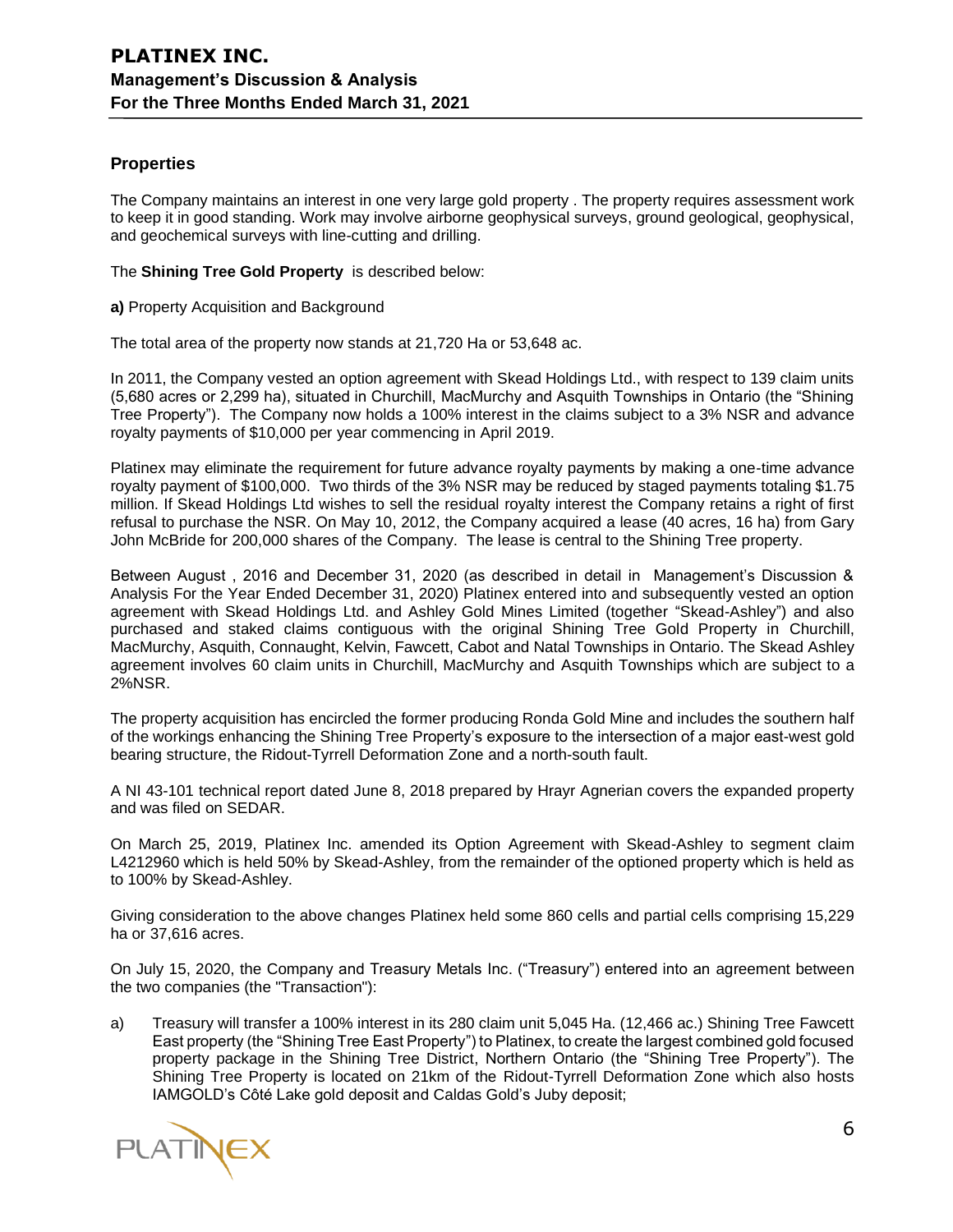- b) Treasury will transfer to Platinex royalties comprising three Ontario and Chile based exploration projects covering gold, PGM's and base metal opportunities (the "Royalties") to enhance Platinex's existing royalty portfolio;
- c) In consideration for acquiring the Shining Tree East Property and the Royalties, Platinex will issue to Treasury 12,500,000 common shares ("Consideration Shares") of Platinex and 5,000,000 non-transferable common share purchase warrants ("Consideration Warrants") of Platinex. Each Consideration Warrant will be exercisable at a price of \$0.05 per share for a period of twenty four months from the date of issuance. Treasury shall not exercise the Consideration Warrants if such exercise would result in Treasury owning 20% or more of the issued and outstanding Platinex Shares. However, Treasury is committed to exercising 3,000,000 of the consideration warrants on or before September 1, 2020;
- d) If Treasury exercises the Consideration Warrants on or before September 1, 2020, it will receive an additional non-transferable common share purchase warrant (a "Secondary Warrant") for each Consideration Warrant exercised. Each Secondary Warrant entitles the holder to purchase one common share of Platinex at a price of \$0.20 per share for a period of 24 months from the date of the closing of the Acquisition. The Secondary Warrants provide that Treasury shall not exercise the Secondary Warrants if such exercise would result in it owning 20% or more of the issued and outstanding common shares of Platinex.
- e) Treasury will contribute operational efficiencies between the two companies with a view to provide effective management going forward to advance the Shining Tree Property;
- f) Treasury will undertake to support Platinex's management for a two-year period in shareholder votes;
- g) Platinex will grant Treasury a first right of refusal to participate in further financings of Platinex shares for a period of two years to maintain its percentage interest; and
- h) Treasury will have the right to appoint a nominee to the board of directors of Platinex.
- i) Giving consideration to the combined property areas and adjustments to area created due to expansion of boundary cells as a result of the new Mining Act in the province the total area of the property now stands at 21,720 Ha or 53,648 ac.

#### **b) Herrick Deposit**

There are 21 known gold prospects on the property which have been explored underground. One such prospect is the Herrick Gold Mine. The Herrick deposit was discovered in 1918 and subsequently was developed by a 94 m shaft with 345 m of lateral development on two veins. In 1989 Unocal Ltd. ("Unocal") evaluated the historic data and, based on that, stated a potential for the system to carry 5,716 tonnes per vertical metre at 7.2 g/t Au over a width of 1.8 m (400 ounces per vertical foot), Unocal carried out diamond drilling of 11 holes for 1,473m and collected 201 channel samples and 35 composite grab samples on the Herrick vein. In 1990 Fort Knox Gold Inc. followed this work with 45 further channel samples and confirmed the presence of gold mineralization over a 385m strike length, obtaining samples grading up to 56.5 g/t Au over 1.0 m.

Between 2009 and 2011, the Company has drilled 51 holes for 6,190m on the Herrick deposit. All except one of the holes returned gold values and the deposit has been tested along a 380m strike length and to 300m depth. It is open in all directions.

Based on recommendations obtained from an independent consultant a modest 16 hole, 1400m drill program could establish an initial small resource on the Herrick deposit as well as testing for possible extensions.

An Inversion study of available Down Hole IP data was recently completed revealing combined E-W chargeability and resistivity anomalies from 100 to 400m depth. This feature is orthogonal to the known deposit.

#### **c) Gold in Glacial Till**

**PLATINEX**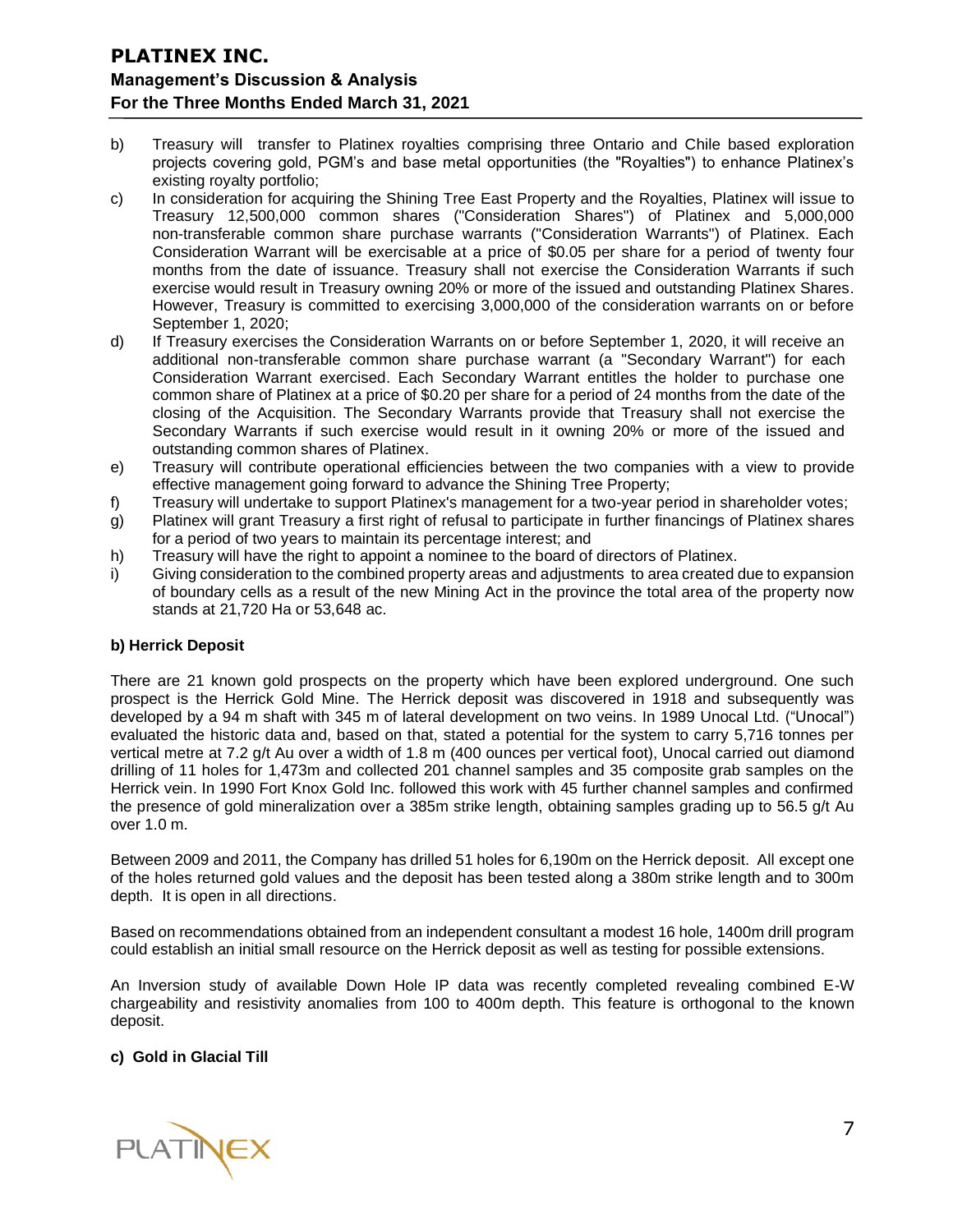The Company has been conducting an ongoing till sampling program. Many of the samples contain pristine gold suggesting a nearby bedrock source. The Company views this result as the initial step in locating and identifying one or more major gold deposits

Acquisition of a significant strike extent along the Ridout-Tyrrell Deformation Zone gives Platinex access to a very prospective source for the gold. This deformation zone remains largely underexplored.

Gold is known as the best pathfinder to gold, intuitively providing the most direct path to a significant discovery. Less direct indicators of gold including other geochemical, geophysical and geological expressions are less reliable indicators of gold in the ground. Not all major gold deposits in glaciated terrains provide evidence of their existence through gold dispersion trains. However, gold dispersion trains are always pathfinders to sources of gold in place and major gold dispersion trains are either associated with major gold deposits or multiple spatially concentrated gold deposits. This is the promise of the Shining Tree property.

The Company commenced a property wide till sampling program in 2020. The initial phase of this program collected 38 samples, which were processed for gold-grain content by Overburden Drilling Management (ODM) of Nepean, Ontario, with one sample returning a high value of 207 gold grains, of which 116 grains are pristine and modified. The average grain count in the 38 samples is 21.

In 2021, the second phase of the program collected 73 till samples. The highlights thus far from the second phase of the till sampling program include:

- A high value of 72 gold grains with 43 pristine grains returned from a sample collected from the northern portion of the property near the RTDZ.

This till sample is considered highly prospective since minimal exploration work has been conducted in this area before and its association with the deep-seated RTDZ structure.

Other high counts may also be associated with the intersection of the RTDZ and Michiwakenda Fault in the south-central part of the Property. One sample with 51 total grains and 15 pristine grains is close to and down ice direction from the SE end of the RTDZ.

From all gold in till work on the Shining Tree property and publish data nearby a total of 766 till samples have been collected of which 312 samples have returned counts equal to or greater than 10 grains, 105 samples equal to or greater than 25 grains, and 23 samples equal to or greater than 50 grains. This is an exceptionally successful program which will be continued in 2021 in order to identify gold targets along the Ridout Tyrrell Deformation Zone.

Additional data has been collected from the till program over the years including bedrock sampling at the bottom of the holes, pebble and cobble identification, screening and geochemical analysis of fines and assaying of concentrates produced. Further analysis is now being commenced to use the bedrock samples plus pebble and cobble determination to aid in production of geological maps of the property. Further the geochemical analyses is now to be used to contour trends on the property and further identify priority areas for exploration. This will be supplemented with additional geochemical exploration.

#### **d) Additional Work Commenced in 2020**

The current exploration program will focus on the under-explored 21 kilometres of the Ridout-Tyrrell deformation zone and associated syenite intrusives. This major deformation zone trends as far west as Borden Lake, through the area of IAMGOLD's Cote Gold deposit, directly through the Platinex Shining Tree Property and on to Caldas Gold's gold project which includes the Juby deposit. A key initial target for Platinex along this trend will be the Caswell prospect which hosts a 700m wide east-west corridor of shear zones and quartz veining. The gold in till work described above which will target gold occurrences along the Ridout-Tyrrell deformation zone is being supplemented by airborne magnetometer data synthesis of existing coverage, The data acquisition phase of the LIDAR survey has been completed and the processing phase will require approximately 3 months. A stripping and channel sampling program on the Caswell prospect was

**PLATINEX**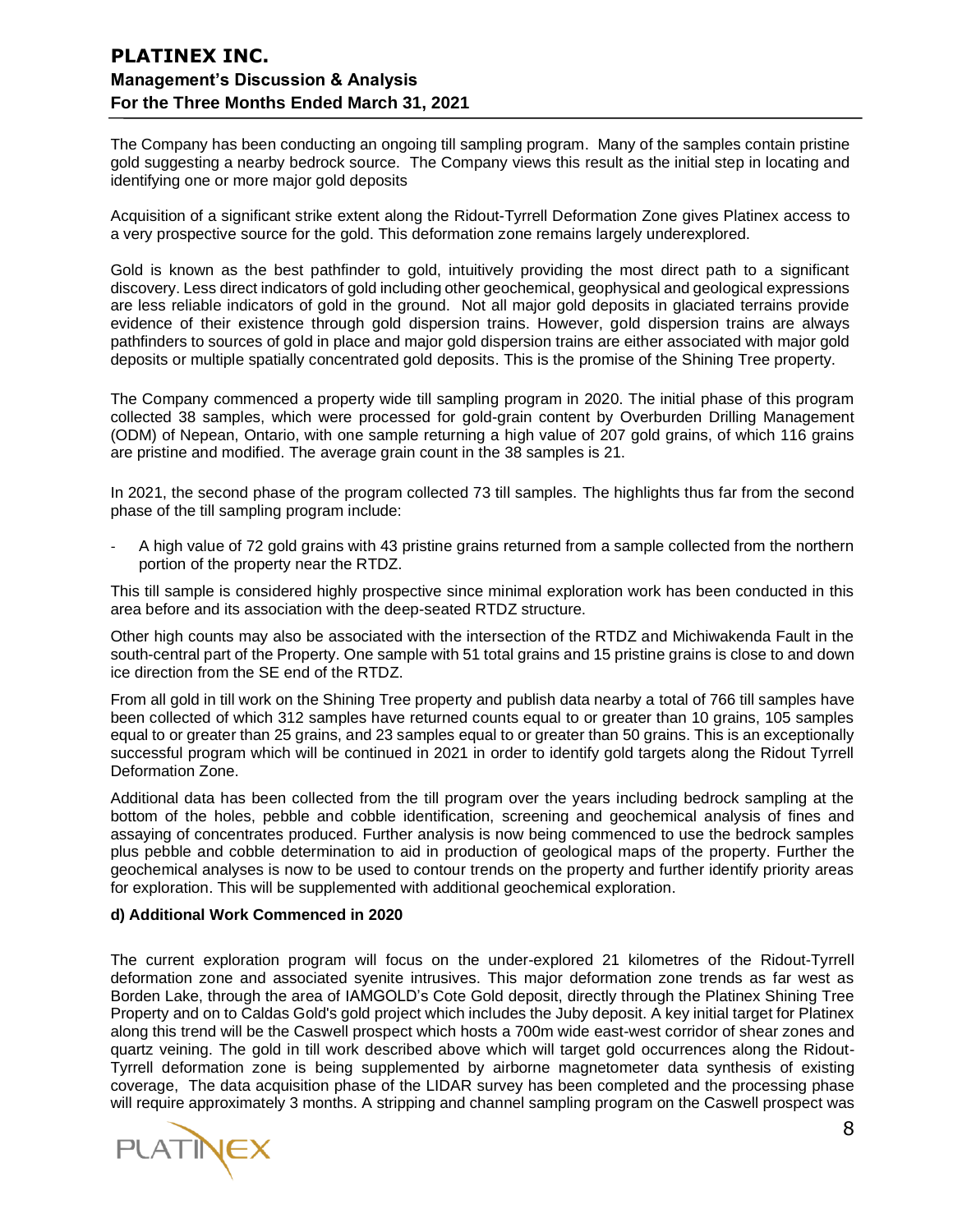conducted in the fall and winter of 2020 with results from 552 channel samples reported recently. A drilling program commenced in April is currently in progress with results to be released commencing in June. This initial part of the drilling is focused on the Caswell east area. However it has recently been shifted to drill IP anomalies.

Sixty seven line Km of line cutting were completed in April to cover the Caswell Churchill, Ronda and Herrick Mine sites. This is being followed up with test lines of IP which will be expanded to broaden coverage of detected anomalies. The first several lines have detected very strong anomalies. One that is believed to coincide with an untested portion of the Ridout Tyrrell Deformation Zone is currently being drill tested.

During 2020 and continuing this year a program was commenced to upgrade technical computing capacity with upgrades to computer platforms and GIS platforms. This is being used to bring data together from diverse and in some cases antiquated software to better communicate with the geotechnical and other persons in the organization. With this advance the Company is close to having completed the compilation of its data.

#### **e) Highlights for the Potential of the Shining Tree Property**

The more salient aspects of the Shining Tree Property's (the "Property") potential include:

- 1. Mining camp scale property which de-risks chances of exploration failure. Shining Tree is a virtually pristine property from a modern exploration viewpoint sited in the prolific Abitibi greenstone belt which is the most prolific mining belt in the world.
- 2. Anomalous gold in till results need to be followed up and expanded upon.
- 3. Presence of a major gold bearing deformation zone (Ridout-Tyrrell Deformation Zone) over a 21 km strike length which has not been a focus of prospecting or exploration in the past.
- 4. Proximity to a gold porphyry (Cote Gold) which is older than other known gold deposits in the Abitibi, and its provenance and possible repetition are yet to be determined.
- 5. Presence of many gold prospects and deposits with limited modern exploration.
- 6. Existence of at least two persistent types of gold association. (gold-arsenic and gold-telluride association). These are signature features prominent in major gold camps such as Kirkland Lake and Red Lake.
- 7. Continuity of gold mineralization hole to hole as at the Herrick deposit has positive size implications. If the gold grades found in near surface sampling repeats and improves with depth there may be potential to find a deposit like the West Timmins Mine.
- 8. Proximity along east west structures of two significant scale gold deposits (Cote Gold (more than 10.2 million ounces Au measured and indicated resources) (Source IAMGOLD news release dated February 18, 2020 and the Juby ( 0.773 million ounces of gold in the Indicated Resource category and 1.488 million ounces of gold in the Inferred Resource category (Source Technical report filed by Caldas Gold dated October 5, 2020)).
- 9. The development of a mill at Cote Gold will bring milling capacity and mining infrastructure closer to Shining Tree and increase the intrinsic value and potential of the Property.
- 10. The bulk of the property is 100% owned by Platinex with no underlying royalties. A small portion of this is subject to a 3%NSR and \$10,000 annual advance royalty payments. The remaining portion of the Property is subject to an option agreement with favourable terms. Platinex has vested this option agreement.
- 11. There is a team of prospector-vendors and consulting geologists very knowledgeable about the Property and the belt and who have collaborated to build up this opportunity and remain as a resource.

#### **f) Memorandum of Understanding**

In October 2017, the 2009 exploration agreement with Mattagami and Matachewan First Nations was amended to include the additional claim units to the Shining Tree Property. A revised mineral exploration plan under the New Ontario Mining Act was submitted in 2017 and came into effect in February, 2018. A 3

**PLATINEX**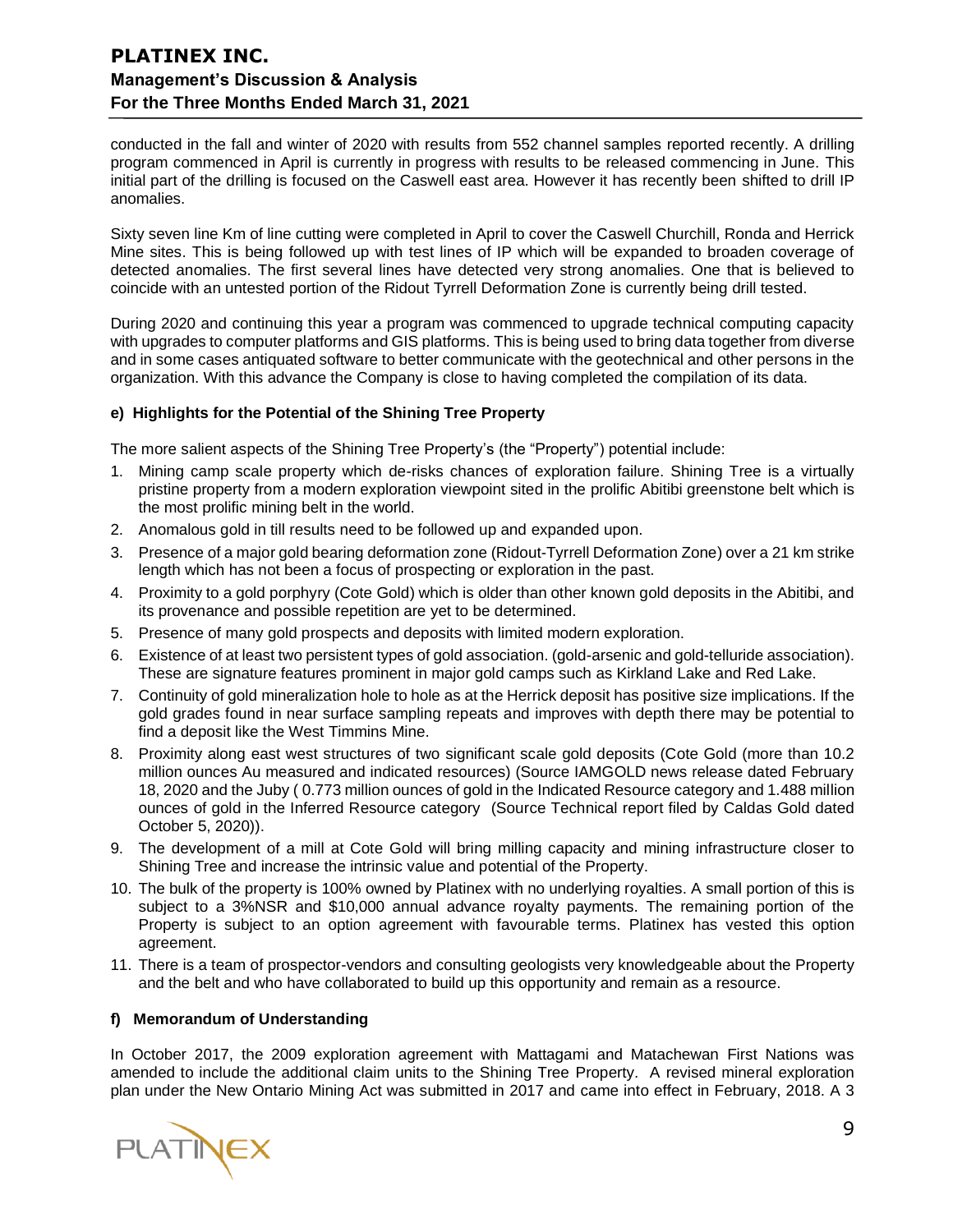year exploration permit was approved in February 2018. Platinex issued 100,000 common shares of the Company to Mattagami First Nation in consideration of assistance they provided in facilitating the permitting process during exploration and the receipt of a written report identifying traditional knowledge and activities in reference to the Shining Tree Property. In March, 2021 the agreements were amended to include additional properties. Exploration Plans and Permits were approved in March 2021 on a portion of the property. This process is to be implemented progressively on the remainder of the property.

For the purpose of this MD&A, James R. Trusler, P.Eng., Chairman and CEO of the Company is the Qualified Person.

#### **Summary of Quarterly Information**

|                                        | 31-Mar    | 20-Dec    | 20-Sep    | $20 - Jun$ | 20-Mar     | 19-Dec     | 19-Sep     | 19-Jun     |
|----------------------------------------|-----------|-----------|-----------|------------|------------|------------|------------|------------|
|                                        | \$        | \$        | \$        | \$         | \$         | \$         | \$         | \$         |
| <b>Expenses</b>                        | 386,135   | 161,701   | 463,157   | 98,021     | 48,733     | 265,326    | 92,632     | 52,082     |
| Net loss                               | 386,135   | 161,701   | 463,157   | 98,021     | 48,733     | 265,326    | 92,632     | 52,082     |
| Loss per<br>share basic                | 0.0024    | 0.0016    | 0.0036    | 0.0009     | 0.0005     | 0.0027     | 0.0009     | 0.0005     |
| Loss per<br>share fully<br>أمصه بالله  | 0.0024    | 0.0016    | 0.0036    | 0.0009     | 0.0005     | 0.0027     | 0.0009     | 0.0005     |
|                                        |           |           |           |            |            |            |            |            |
| <b>Financial</b>                       | 31-Mar    | 20-Dec    | 20-Sep    | 20-Jun     | 20-Mar     | 19-Dec     | 19-Sep     | 19-Jun     |
| <b>Position</b>                        | \$        | \$        | \$        | \$         | \$         | \$         | \$         | \$         |
| <b>Total assets</b><br>Total long-term | 2,476,979 | 2,683,029 | 2,113,617 | 114,974    | 70,905     | 65,736     | 181,756    | 156,233    |
| Liabilities                            | 40,000    | 40,000    | 40,000    | 40,000     |            |            |            |            |
| Shareholders'                          |           |           |           |            |            |            |            |            |
| Equity<br>(Deficiency)                 | 2,231,868 | 2,395,188 | 1,683,541 | (597, 730) | (499, 709) | (483, 976) | (231, 650) | (239, 018) |

The following table sets out financial performance highlights for the last eight fiscal quarters.

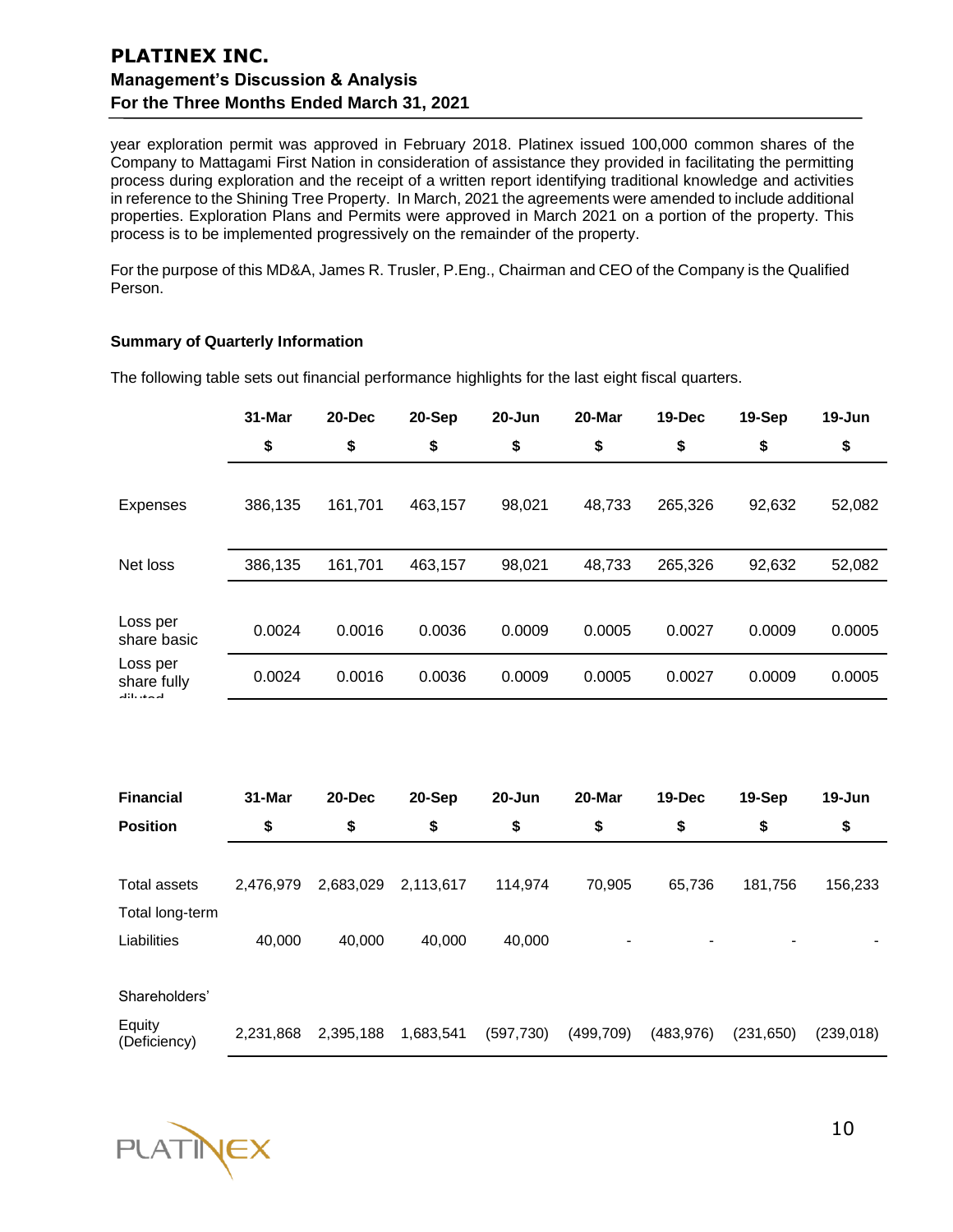## **Results of Operations**

#### **For the three months ended March 31, 2021 compared to the three months ended March 31, 2020**

The Company's net loss totaled \$386,135 for the three months ended March 31, 2021, with basic and diluted loss per share of \$0.0024. This compares with a net loss of \$48,733 with basic and diluted loss per share of \$0.0005 for the three months ended March 31, 2020. The increase in the net loss of \$337,402 was primarily attributable to:

- For the three months ended March 31, 2021, the Company ramped up in order to prepare properly for its exploration program, including a drilling plan for Q2 2021. Additional investor relation activities were commenced. In the comparable period in 2020 prior to additional funding being received, all expenditures were considerably lower
- The increase in share-based payments of \$202,815 for the period ended March 31, 2021 when compared to the period ended March 31, 2020. Share-based payments will vary from period to period depending upon the number of options granted and vested during a period and the fair value of the options calculated as at the grant date.

# **Liquidity and Capital Resources**

At March 31, 2021, the Company had working capital of \$1,045,820 (December 31, 2020 - \$1,261,099) and cash balances of \$1,144,155 (December 31, 2020 - \$1,393,872).

| December 31 |  |
|-------------|--|
| 2020        |  |
| 1,393,872   |  |
| 115,068     |  |
| (247, 841)  |  |
|             |  |
| 1,261,099   |  |
|             |  |

Working capital (deficiency) is defined as current assets net of current liabilities, which is a non-GAAP measure. Non-GAAP financial measures do not have any standardized meanings prescribed by IFRS and therefore may not be comparable to similar measures presented by other issuers. However, management believes that it is useful in assessing the Company's liquidity.

The Company has limited financial resources and no source of operating revenue. In the past, it has relied on debt and equity financings to maintain its exploration, environmental permitting, and engineering and development activities and meet its administrative costs. The Company continues to seek capital through various means including the possible joint venturing of a direct interest in its projects and by the issuance of equity and/or debt. If the Company experiences significant delays in obtaining additional funding necessary to fund its ongoing operating and capital requirements, this may have a material adverse impact on the Company's financial condition, business and plan of operations.

The mineral properties in which the Company currently has an interest are in the exploration stages and, consequently, the Company has no current source of operating revenue and is dependent on external

**PLATINEX**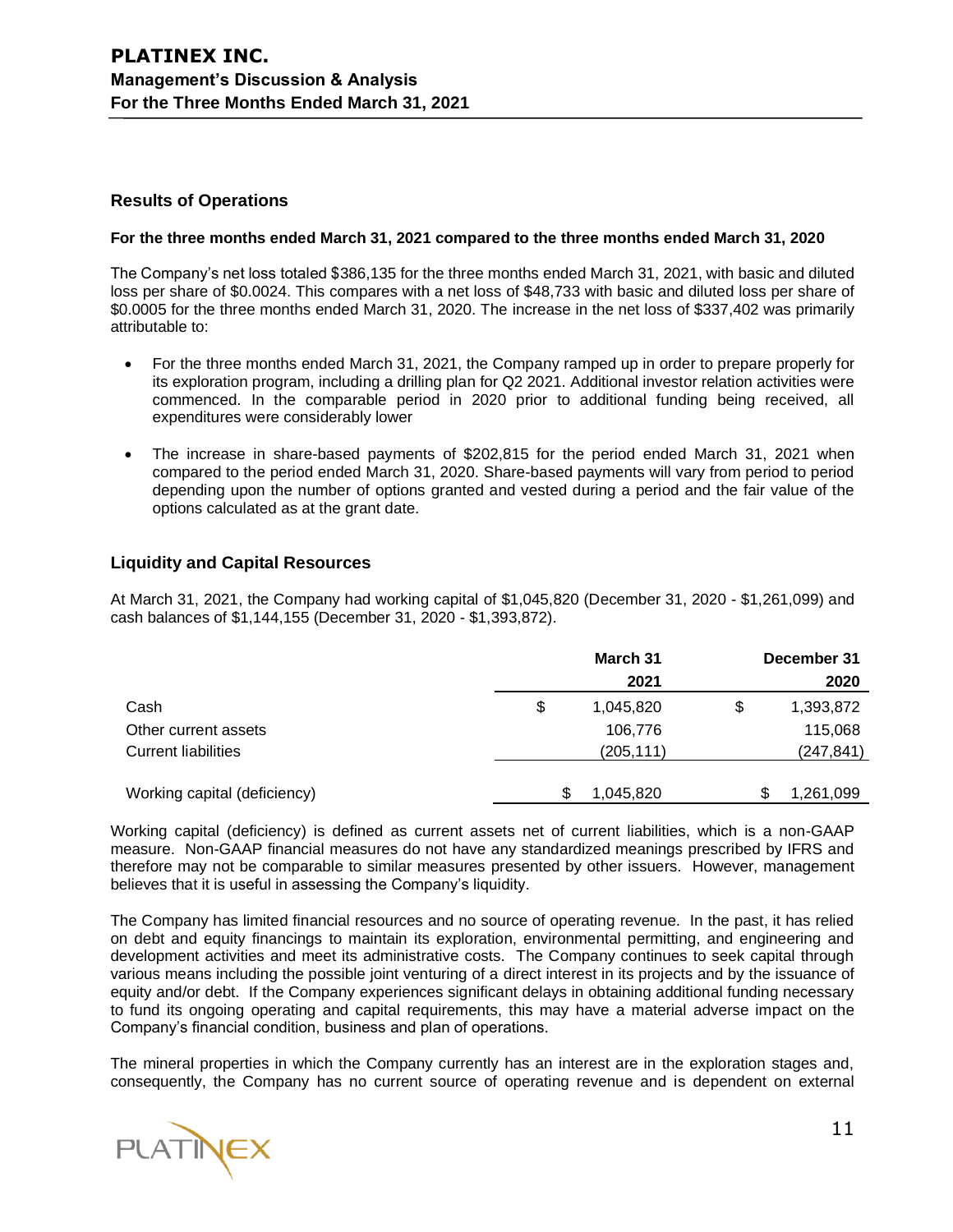financing to fund continued exploration and development of its mineral properties. Historically, the Company's principal sources of funding have been the issuance of equity securities for cash.

The challenging financial markets currently faced by companies in the junior mining sector generally, have had a significant adverse effect on the Company's share price and on its ability to raise additional funds through equity financings on a timely basis. The Company has taken steps to conserve cash pending completion of additional financings.

### **Transactions with Related Parties**

Related parties include the Board of Directors and other key management personnel, close family members and enterprises that are controlled by these individuals. Related party transactions are conducted in the normal course of operations and are measured at the exchange value (the value amount established and agreed to by the related parties).

The following summarizes the Company's related party transactions for the periods:

|           |      | <b>Three Months Ended</b><br>March 31, |       |  |
|-----------|------|----------------------------------------|-------|--|
|           | 2021 |                                        | 2020  |  |
| Rent paid |      | $1,500$ \$                             | 1,500 |  |

Key management personnel is defined as those persons having authority and responsibility for planning, directing and controlling the activities of the Company, directly or indirectly, including any director (whether executive or otherwise) of the Company. The Company's key management personnel include the Chief Executive Officer, the Chief Financial Officer and the Corporate Secretary.

Remuneration of key management personnel of the Company for the periods are presented below:

|                               |   | <b>Three Months Ended</b><br>March 31, |    |        |
|-------------------------------|---|----------------------------------------|----|--------|
|                               |   | 2021                                   |    | 2020   |
| Management and directors fees | S | 22,750                                 | S. | 20,250 |
| Professional fees             |   | 18,000                                 |    | 9,661  |
| Consulting fees               |   | 22,500                                 |    | ۰      |
| Share based compensation      |   | 115.700                                |    | -      |
|                               | S | 178,950                                |    | 29,911 |

As at March 31, 2021, related parties were owed \$2,747 (December 31, 2020 ‑ \$9,597) recorded in accounts payable and accrued liabilities.

## **Off-Balance Sheet Arrangements**

The Company has no off-balance sheet arrangements.

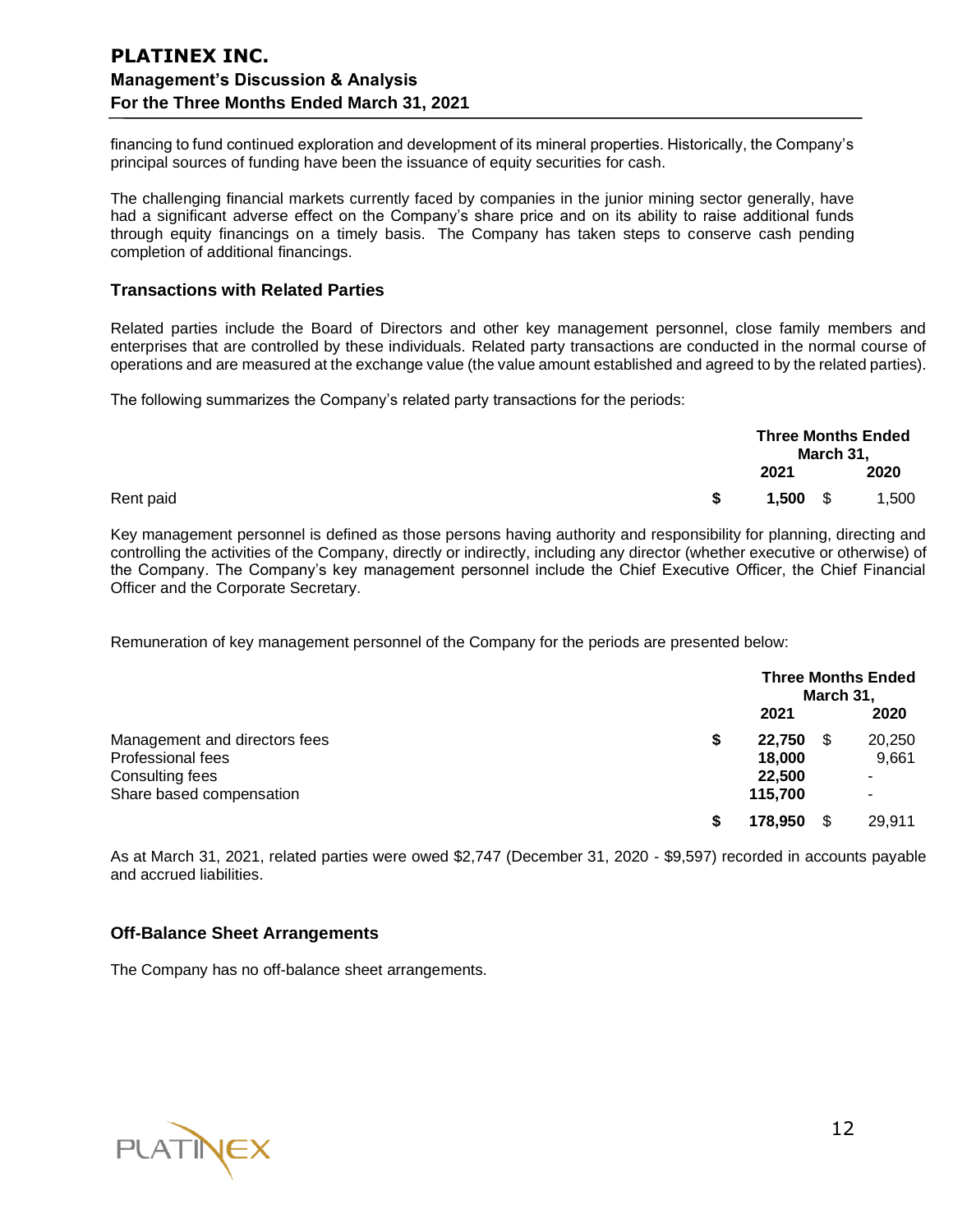# **Proposed Transactions**

There are no material decisions by the Board of Directors of the Company with respect to any imminent or proposed transactions that have not been disclosed.

## **Financial Instruments and Risk Factors**

The Company's risk exposures and the impact on the Company's financial instruments are summarized below:

# **Commitments and Contingencies**

#### *Environmental*

The Company's exploration and evaluation activities are subject to various laws and regulations governing the protection of the environment. These laws and regulations are continually changing and generally becoming more restrictive. The Company believes its operations are materially in compliance with all applicable laws and regulations. The Company has made, and expects to make in the future, expenditures to comply with such laws and regulations.

#### *Flow-through commitments*

The Company is obligated to spend \$793,275 by December 31, 2021. The flow-through agreements require the Company to renounce certain tax deductions for Canadian exploration expenditures incurred on the Company's mineral properties to flow-through participants. The Company indemnified the subscribers for certain tax-related amounts that may become payable by the subscribers as a result of the Company not meeting its expenditure commitments.

## **New Accounting Policies**

## *IAS 1, Presentation of Financial Statements ("IAS 1")*

Amendments to IAS 1, issued in October 2018, provide clarification on the definition of material and how it should be applied. The amendments also align the definition of material across IFRS and other publications. The amendments became effective for annual periods beginning on or after January 1, 2020 and were required to be applied prospectively. The adoption of the amendments had no impact on the Company's consolidated financial statements.

## *IAS 8, Accounting Policies, Changes in Accounting Estimates and Errors ("IAS 8")*

Amendments to IAS 8, issued in October 2018, provide clarification on the definition of material and how it should be applied. The amendments also align the definition of material across IFRS and other publications. The amendments became effective for annual periods beginning on or after January 1, 2020 and were required to be applied prospectively. The adoption of the amendments had no impact on the Company's consolidated financial statements.

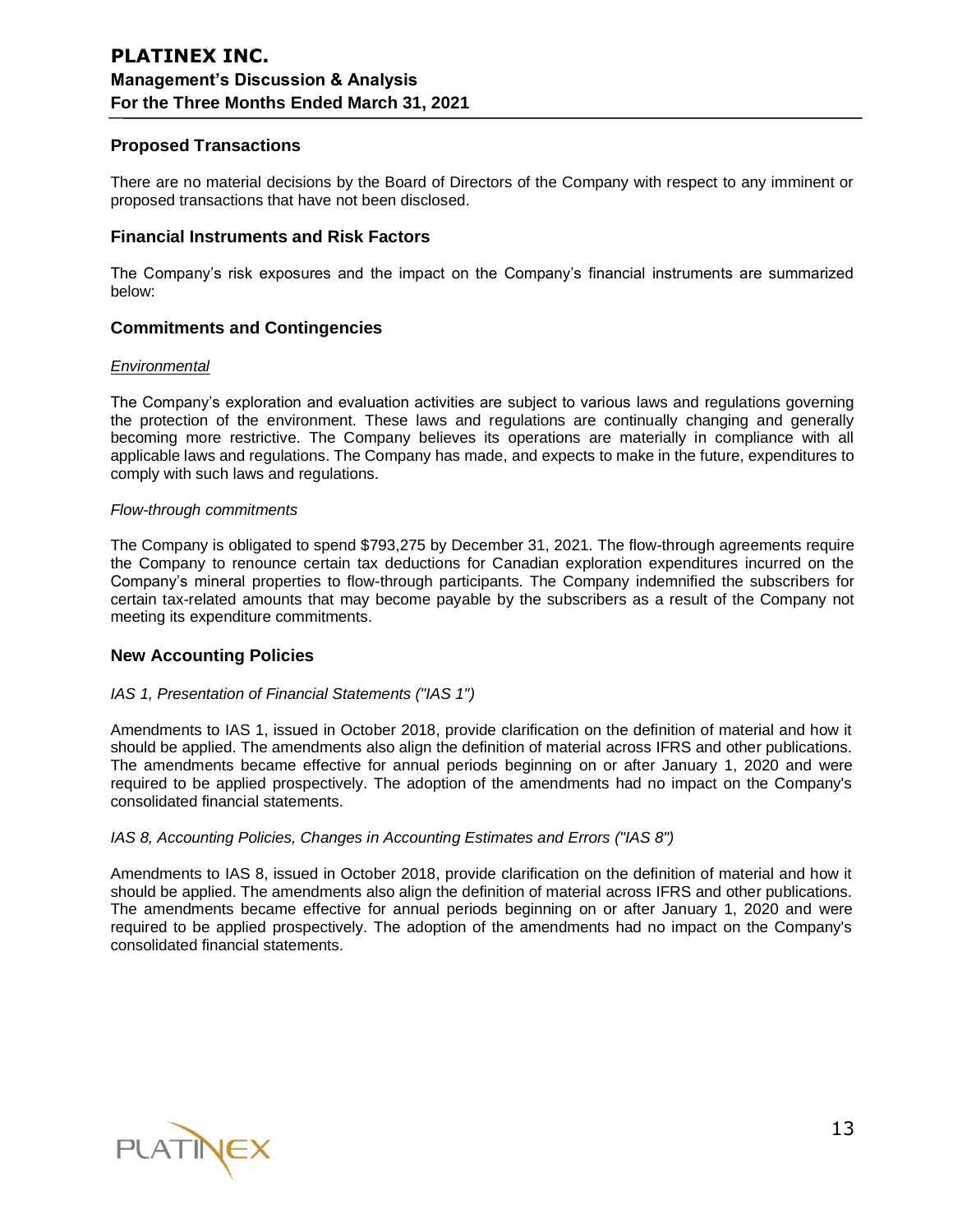# **Additional Disclosure for Venture Issuers without Significant Revenue**

The exploration costs relating to the Company's interests in mineral properties for the quarters ended March 31, 2021 and 2020 are listed below:.

|                                  | Jan - Mar 21 | Jan - Mar 20 |
|----------------------------------|--------------|--------------|
|                                  |              |              |
| <b>Accommodation &amp; Meals</b> | 709          | 0            |
| Car Mileage                      | 1,782        | 0            |
| Core Sampling, Logging           | 6,858        | 0            |
| Core Storage Rental              | 0            | 0            |
| <b>Field Work</b>                | 8,637        | 0            |
| <b>Filings and Assessments</b>   | 0            | 0            |
| <b>First Nations Relations</b>   | 0            | 0            |
| Geophysical Survey               | 12,097       | 0            |
| Map Generation                   | 10,905       | 0            |
| <b>Option Payments</b>           | $-12,500$    | 0            |
| <b>Staking Fees</b>              | 2,150        | 0            |
| Telecommunications               | 0            | 0            |
| <b>Equipment Rental</b>          | 1,300        | 0            |
| Geological                       | 9,825        | 0            |
| Assaying & Geo-Chem Analysis     | 8,651        | 0            |
| Supplies & Serv.                 | 1,683        | 0            |
| <b>Total</b>                     | 52,096       | 0            |

# **Disclosure of Outstanding Share Data**

The number of common shares of the Company outstanding and the number of common shares issuable pursuant to other outstanding securities of Platinex as at May 28, 2021 are as follows:

| <b>Securities</b>         | As at May 28 2021 |
|---------------------------|-------------------|
| Common shares outstanding | 156,654,598       |
| Issuable under options    | 14,200,000        |
| Issuable under warrants   | 62,110,934        |
| <b>Total securities</b>   | 232,965,532       |

PLATINEX